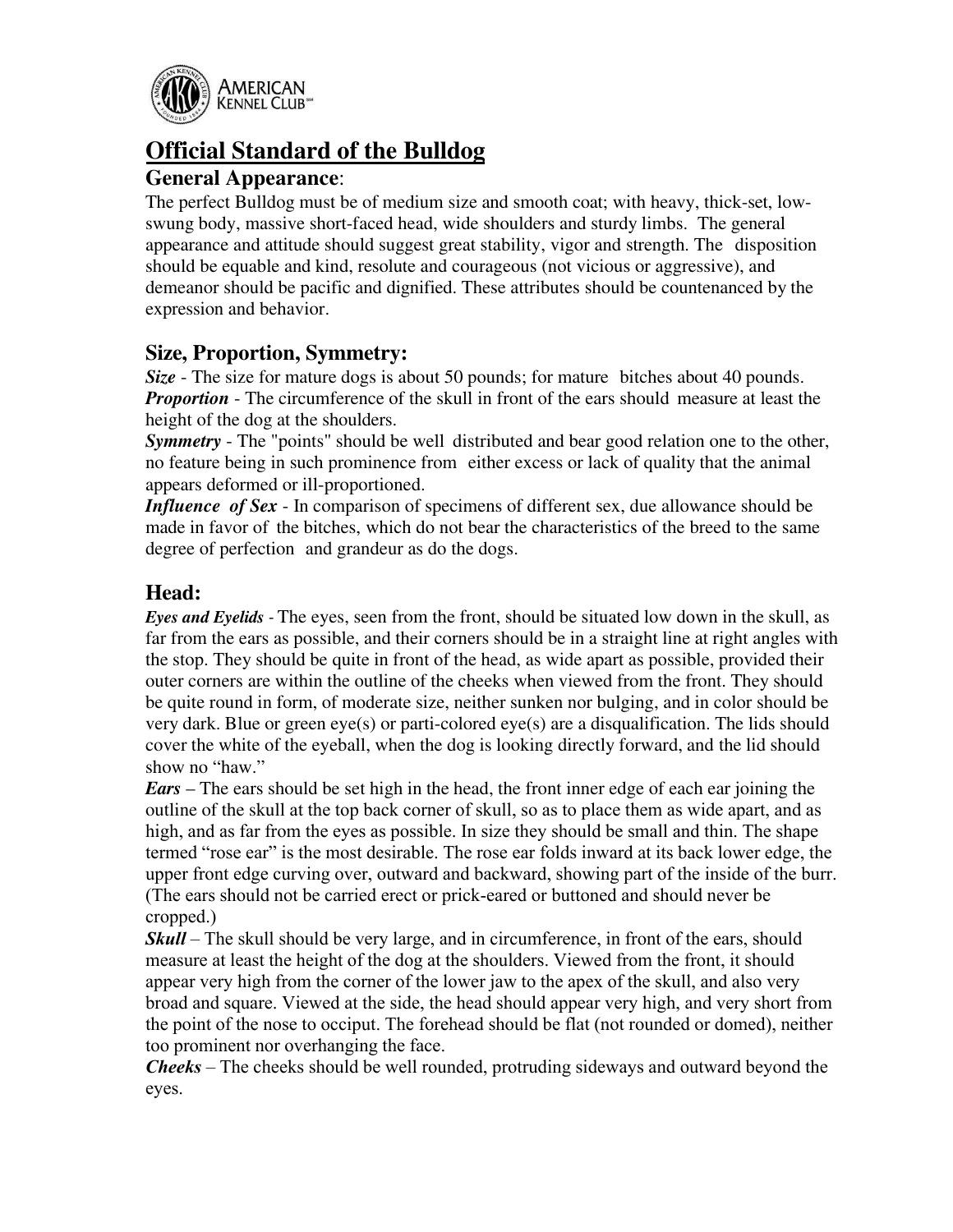

*Stop* – The temples or frontal bones should be very well defined, broad, square and high, causing a hollow or groove between the eyes. This indentation, or stop, should be both broad and deep and extend up the middle of the forehead, dividing the head vertically, being traceable to the top of the skull.

*Face and Muzzle* – The face, measured from the front of the cheekbone to the tip of the nose, should be extremely short, the muzzle being very short, broad, turned upward and very deep from the corner of the eye to the corner of the mouth.

*Nose* – The nose should be large, broad and black, its tip set back deeply between the eyes. The distance from bottom of stop, between the eyes, to the tip of nose should be as short as possible and not exceed the length from the tip of nose to the edge of underlip. The nostrils should be wide, large and black, with a well-defined line between them. Any nose other than black is objectionable and a brown or liver-colored nose shall disqualify.

Lips – The chops or "flews" should be thick, broad, pendant and very deep, completely overhanging the lower jaw at each side. They join the underlip in front and almost or quite cover the teeth, which should be scarcely noticeable when the mouth is closed.

*Bite – Jaws* – The jaws should be massive, very broad, square and "undershot," the lower jaw projecting considerably in front of the upper jaw and turning up.

*Teeth* – The teeth should be large and strong, with the canine teeth or tusks wide apart, and the six small teeth in front, between the canines, in an even, level row.

### **Neck, Topline, Body**:

*Neck* - The neck should be short, very thick, deep and strong and well arched at the back. **Topline** - There should be a slight fall in the back, close behind the shoulders (its lowest part), whence the spine should rise to the loins (the top of which should be higher than the top of the shoulders), thence curving again more suddenly to the tail, forming an arch (a very distinctive feature of the breed), termed "roach back" or, more correctly, "wheel-back." *Body* - The brisket and body should be very capacious, with full sides, well-rounded ribs and very deep from the shoulders down to its lowest part, where it joins the chest. It should be well let down between the shoulders and forelegs, giving the dog a broad, low, short-legged appearance.

*Chest* - The chest should be very broad, deep and full. Underline - The body should be well ribbed up behind with the belly tucked up and not rotund. Back and Loin - The back should be short and strong, very broad at the shoulders and comparatively narrow at the loins. *Tail* - The tail may be either straight or "screwed" (but never curved or curly), and in any case must be short, hung low, with decided downward carriage, thick root and fine tip. If straight, the tail should be cylindrical and of uniform taper. If "screwed," the bends or kinks should be well defined, and they may be abrupt and even knotty, but no portion of the member should be elevated above the base or root.

*Forequarters***:** Shoulders - The shoulders should be muscular, very heavy, widespread and slanting outward, giving stability and great power. Forelegs - The forelegs should be short, very stout, straight and muscular, set wide apart, with well developed calves, presenting a bowed outline, but the bones of the legs should not be curved or bandy, nor the feet brought too close together. Elbows - The elbows should be low and stand well out and loose from the body. Feet - The feet should be moderate in size, compact and firmly set. Toes compact, well split up, with high knuckles and very short stubby nails. The front feet may be straight or slightly out-turned.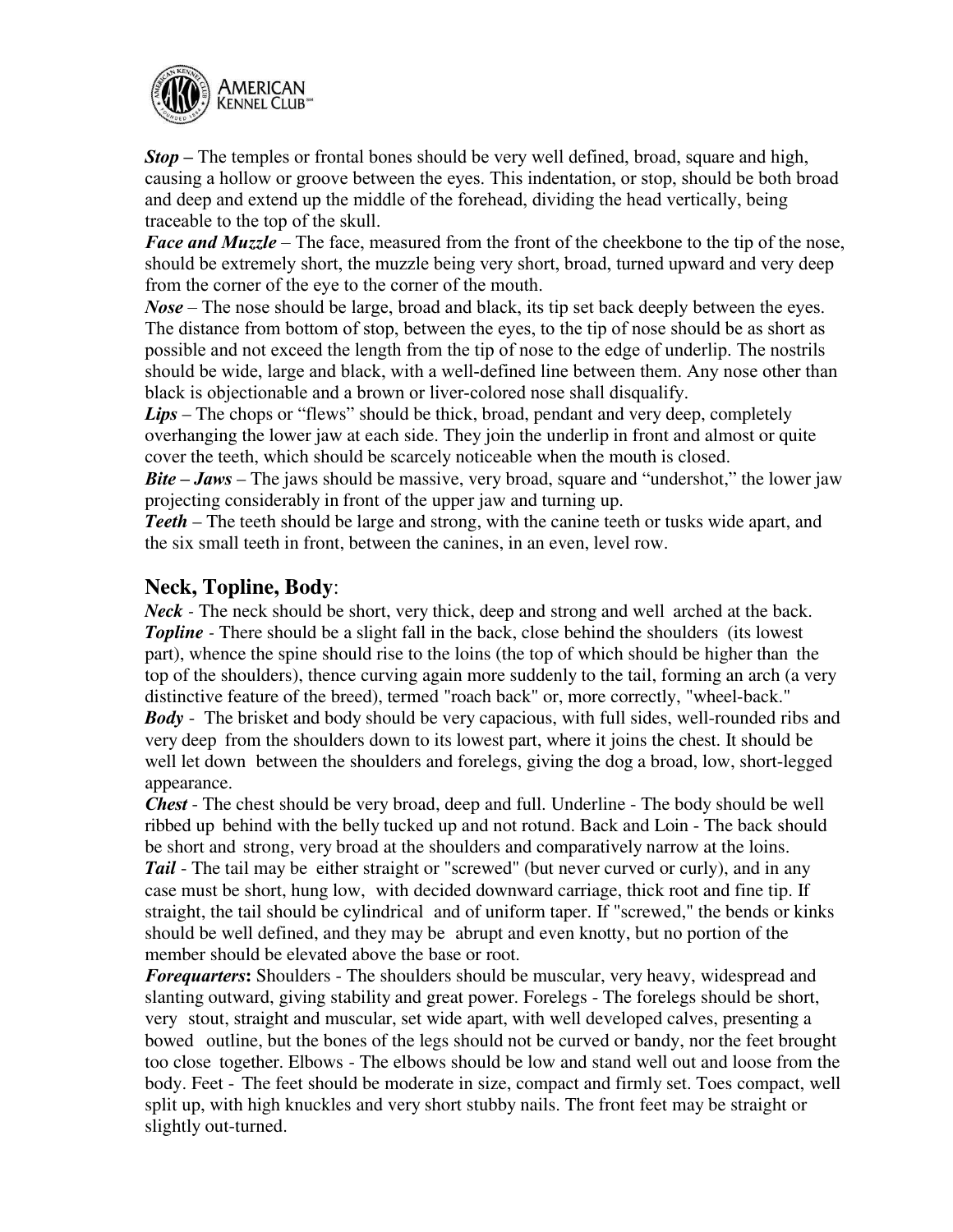

**Hindquarters:** Legs - The hind legs should be strong and muscular and longer than the forelegs, so as to elevate the loins above the shoulders. Hocks should be slightly bent and well let down, so as to give length and strength from the loins to hock. The lower leg should be short, straight and strong, with the stifles turned slightly outward and away from the body. The hocks are thereby made to approach each other, and the hind feet to turn outward. Feet - The feet should be moderate in size, compact and firmly set. Toes compact, well split up, with high knuckles and short stubby nails. The hind feet should be pointed well outward.

#### **Coat and Skin:**

*Coat* - The coat should be straight, short, flat, close, of fine texture, smooth and glossy. (No fringe, feather or curl.)

*Skin* - The skin should be soft and loose, especially at the head, neck and shoulders. *Wrinkles and Dewlap* - The head and face should be covered with heavy wrinkles, and at the throat, from jaw to chest, there should be two loose pendulous folds, forming the dewlap.

**Color of Coat**: The color of coat should be uniform, pure of its kind and brilliant. Colors are red, white, fawn, fallow, or any combination of the foregoing. Patterns and markings may include brindle, piebald, ticking, black masks, black tipping, and a minimal amount of solid black in piebalds. All other colors or markings are a disqualification. The merle pattern is a disqualification.

**Gait**: The style and carriage are peculiar, his gait being a loose-jointed, shuffling, sidewise motion, giving the characteristic "roll." The action must, however, be unrestrained, free and vigorous.

**Temperament:** The disposition should be equable and kind, resolute and courageous (not vicious or aggressive), and demeanor should be pacific and dignified. These attributes should be countenanced by the expression and behavior.